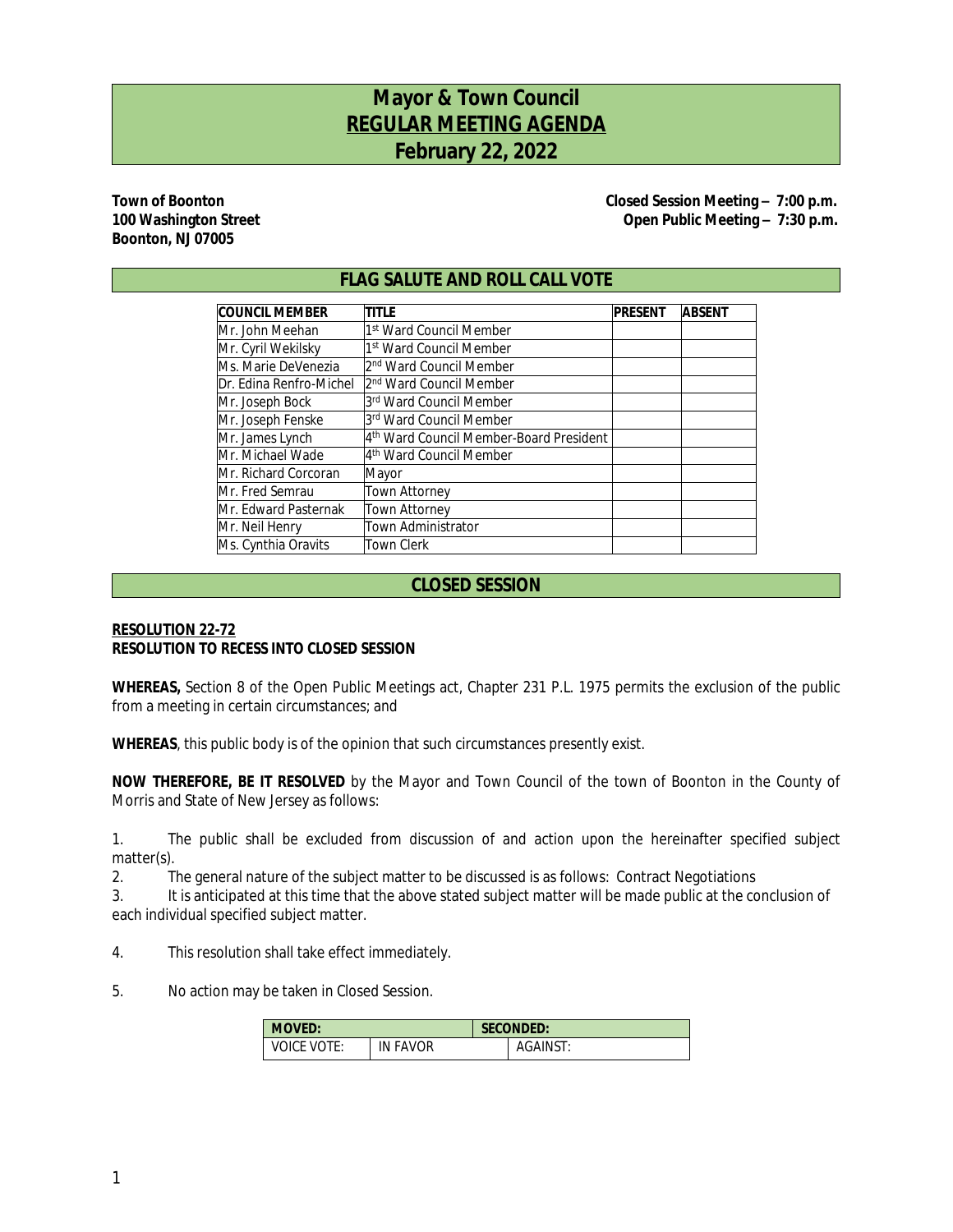# **OPEN PUBLIC SESSION – 7:30 P.M.**

| <b>FLAG SALUTE AND ROLL CALL VOTE:</b> |                                         |                |               |  |  |  |
|----------------------------------------|-----------------------------------------|----------------|---------------|--|--|--|
| <b>COUNCIL MEMBER</b>                  | title                                   | <b>PRESENT</b> | <b>ABSENT</b> |  |  |  |
| Mr. John Meehan                        | 1st Ward Council Member                 |                |               |  |  |  |
| Mr. Cyril Wekilsky                     | 1st Ward Council Member                 |                |               |  |  |  |
| Ms. Marie DeVenezia                    | 2 <sup>nd</sup> Ward Council Member     |                |               |  |  |  |
| Dr. Edina Renfro-Michel                | 2 <sup>nd</sup> Ward Council Member     |                |               |  |  |  |
| Mr. Joseph Bock                        | 3rd Ward Council Member                 |                |               |  |  |  |
| Mr. Joseph Fenske                      | 3rd Ward Council Member                 |                |               |  |  |  |
| Mr. James Lynch                        | 4th Ward Council Member-Board President |                |               |  |  |  |
| Mr. Michael Wade                       | 4 <sup>th</sup> Ward Council Member     |                |               |  |  |  |
| Mr. Richard Corcoran                   | Mayor                                   |                |               |  |  |  |
| Mr. Fred Semrau                        | <b>Town Attorney</b>                    |                |               |  |  |  |
| Mr. Edward Pasternak                   | Town Attorney                           |                |               |  |  |  |
| Mr. Neil Henry                         | Town Administrator                      |                |               |  |  |  |
| Ms. Cynthia Oravits                    | <b>Town Clerk</b>                       |                |               |  |  |  |

# **ADEQUATE NOTICE MAYOR'S STATEMENT**

Pursuant to the Open Public Meetings Act and the Emergency Remote Meeting Protocol for Local Public Bodies, adequate and electronic notice of this remote Zoom meeting have been provided as follows:

- 1. Notice of this meeting was published in the Citizen of Morris County and the Daily Record Newspapers and a copy of this agenda was forwarded to each of the town's official newspapers.
- 2. Notice of this meeting and the agenda were posted on the bulletin board at Town Hall, 100 Washington Street, Boonton, NJ 07005.
- 3. Notice of this meeting was posted on the outside front door and ADA accessible door of Town Hall.
- 4. Notice of this meeting and the agenda were posted on the Town website and the Town of Boonton Facebook page.

# **BOONTON HEALTH DEPARTMENT/OEM/FINANCE**

| <b>Health Department</b> | Public Health Nurse Justina Haasz                                                                                                                                                                                                                                                                                                                                                                                                                                                                                                                                                                                                                               |
|--------------------------|-----------------------------------------------------------------------------------------------------------------------------------------------------------------------------------------------------------------------------------------------------------------------------------------------------------------------------------------------------------------------------------------------------------------------------------------------------------------------------------------------------------------------------------------------------------------------------------------------------------------------------------------------------------------|
| <b>OEM</b>               | Carl Wendt, Scott Bednar, Michael Gulla                                                                                                                                                                                                                                                                                                                                                                                                                                                                                                                                                                                                                         |
| Finance                  | Jen Muscara, Tax Collector/Mayor Corcoran                                                                                                                                                                                                                                                                                                                                                                                                                                                                                                                                                                                                                       |
|                          | 2020 1st quarter as of 2/15/2020<br>Total billed for 1st qtr. 2020<br>\$8,358,356.99<br>Total paid as of 2/15/2020<br>\$7,826,196.37<br>Balance as of 2/15/2020<br>\$<br>532,160.62<br>Collection Percentage 93.63%<br>2021 1st quarter as of 2/15/2021<br>Total billed for 1st qtr. 2021<br>\$8,285,151.47<br>Total paid as of 12/13/2021<br>\$7,630,419.99<br>Balance as of 12/13/2021<br>\$654,731.48<br>Collection Percentage 92.10%<br>2022 1st quarter as of 2/15/2022<br>Total billed for 1st qtr. 2022<br>\$8,606,118.86<br>Total paid as of 2/15/2022<br>\$8,115,273.30<br>\$<br>Balance as of 2/15/2022<br>490,845.56<br>Collection Percentage 94.30% |
| Administration           | Neil Henry                                                                                                                                                                                                                                                                                                                                                                                                                                                                                                                                                                                                                                                      |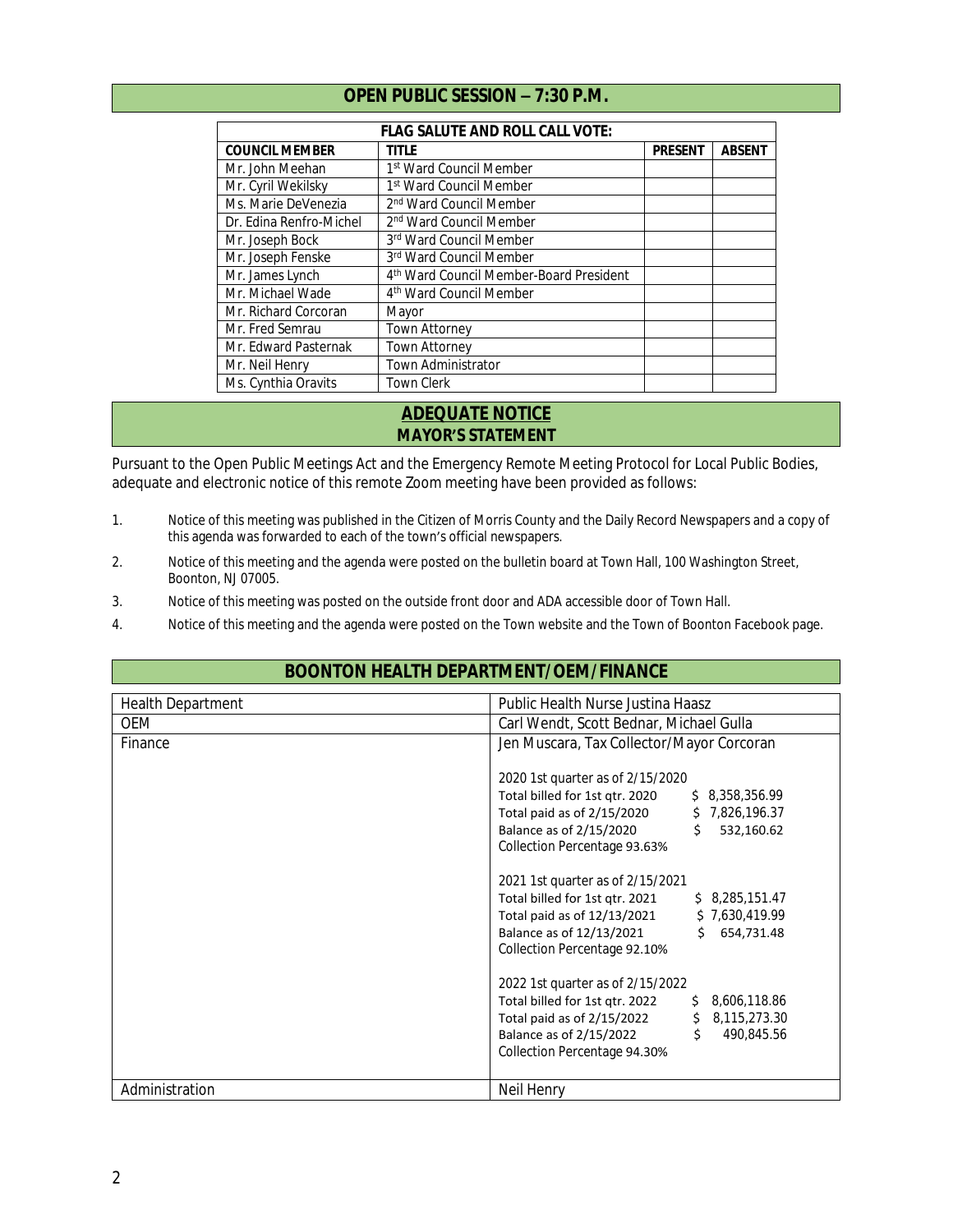# **CONSENT AGENDA Resolutions 22-73 through 22-80**

## **RESOLUTION 22-73**

## **A RESOLUTION OF THE MAYOR AND COUNCIL OF THE TOWN OF BOONTON, COUNTY OF MORRIS AND STATE OF NEW JERSEY, APPOINTING MICHAEL YAZDI AS CHIEF FINANCIAL OFFICER FOR A FOUR-YEAR TERM**

**WHEREAS**, N.J.S.A. 40A:9-140.10a. requires that the governing body of every municipality in New Jersey appoint a chief financial officer ("CFO") with a term of four years; and

**WHEREAS**, the Town of Boonton ("Town") has a need to appoint a CFO to such a term; and

**WHEREAS**, Michael Yazdi has agreed to accept such appointment, effective March 14, 2022; and

**WHEREAS**, Mr. Yazdi meets the statutory qualifications to hold the position; and

**WHEREAS**, the appointment of Mr. Michael Yazdi as CFO shall be at a salary of \$100,000 per year.

**NOW, THEREFORE, BE IT RESOLVED** by the Mayor and Council of the Town of Boonton, County of Morris and State of New Jersey, that the appointment of Michael Yazdi as CFO as described above is hereby authorized.

**BE IT FURTHER RESOLVED** that the Mayor and Town Clerk are hereby authorized to take all such actions necessary to finalize the appointment of Michael Yazdi as CFO.

#### **RESOLUTION 22-74**

## **RESOLUTION AUTHORIZING THE AWARD OF A NON-FAIR AND OPEN CONTRACT FOR 2022 PROFESSIONAL SERVICES**

**WHEREAS**, the Town of Boonton has a need to acquire professional services as a non-fair and open contract; and

**WHEREAS**, the Chief Financial Officer has determined and certified in writing that the value of these acquisitions will exceed \$17,500.00; and

**WHEREAS**, the following Professional (Contracting Entities) has submitted a proposal indicating their services and they are on file in the Clerk's office; and

**WHEREAS**, the Contracting Entities have completed and submitted their Business Entity Disclosure Certifications which certify that the Contracting Entities have not made any reportable contributions to a political or candidate committee in the Town of Boonton in the previous one year; and that the contract will prohibit the Contracting Entity from making any reportable contributions through the term of the contract; and

**NOW THEREFORE, BE IT RESOLVED** that the Council of the Town of Boonton hereby authorizes the Mayor to enter into contracts with the Contracting Entities as described herein.

**BE IT FURTHER RESOLVED** that the Business Disclosure Entity Certifications and the Determination of Value be placed on file with this resolution.

| <b>Professional Service</b>                | Name                                | <b>Address</b>         | Term                 |
|--------------------------------------------|-------------------------------------|------------------------|----------------------|
| Matthew J. Giacobbe, Esg.<br>Labor Counsel |                                     | 169 Ramapo Valley Road | 01/01/22 -12/31/2022 |
|                                            | Cleary Giacobbe Alfieri Jacobs, LLC | Oakland, NJ 07436-2509 |                      |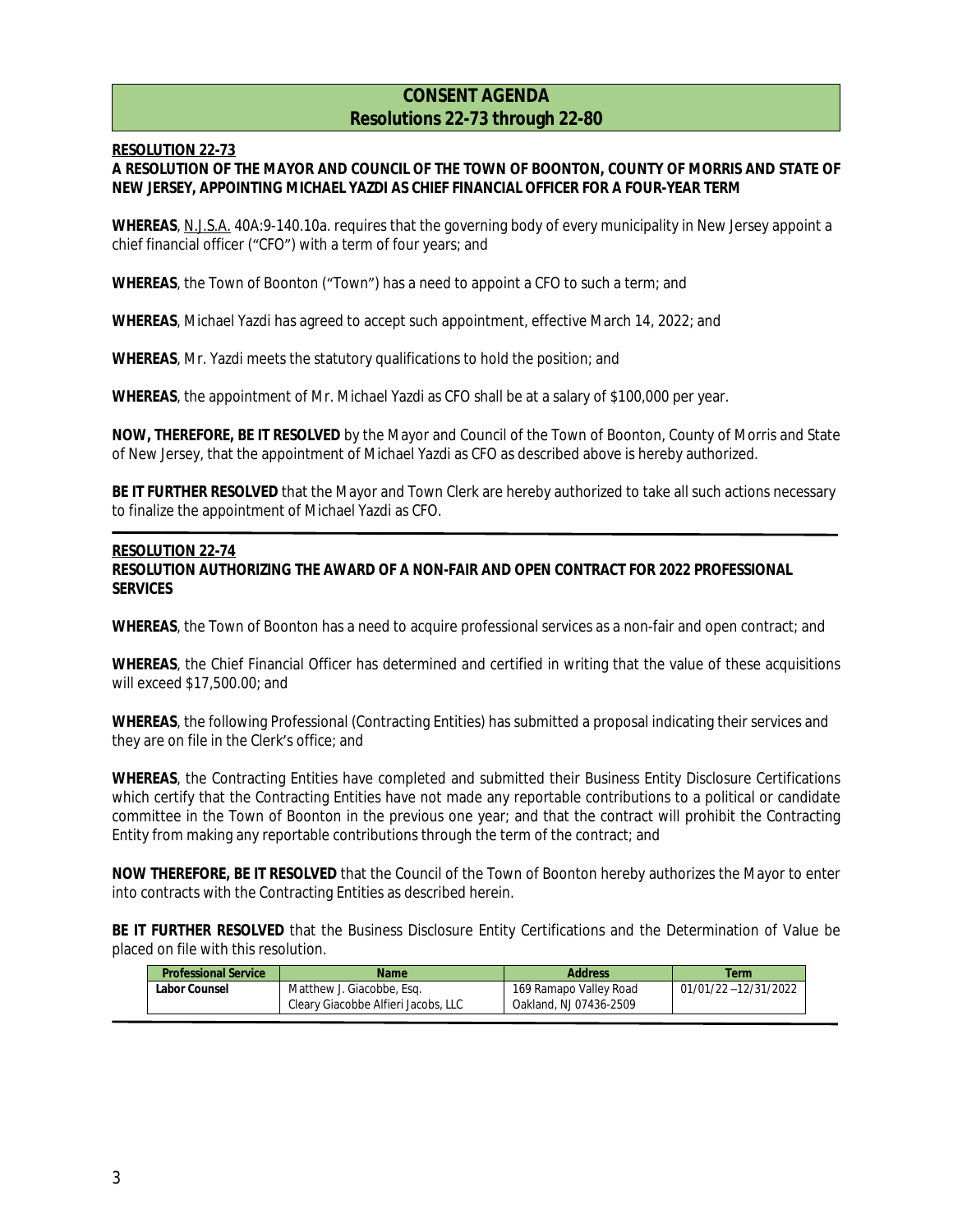## **RESOLUTION 22-75 RESOLUTION OF THE MAYOR AND TOWN COUNCIL APPROVING MEETING MINUTES**

**WHEREAS,** Minutes of the previous meeting(s) have been submitted to the Mayor and Town Council for their review and approval.

**NOW THEREFORE, BE IT RESOLVED** by the Mayor and Town Council of the Town of Boonton, County of Morris and State of New Jersey that the Minutes from the following meeting(s) are hereby approved as typed and filed in the Town Clerk's office:

February 7, 2022 – Regular and Closed Session

## **RESOLUTION 22-76 RESOLUTION TO APPROVE PAYMENT OF VOUCHERS**

**WHEREAS**, vouchers for payment have been submitted to the Mayor and Town Council by the various municipal departments.

**NOW THEREFORE, BE IT RESOLVED** by the Mayor and Town Council of the Town of Boonton, County of Morris and State of New Jersey, all vouchers approved by the respective committees be and are hereby ordered paid.

## **RESOLUTION 22-77 RESOLUTION TO CANCEL WATER/SEWER CHARGES**

**BE IT RESOLVED** by the Mayor and Town Council of the Town of Boonton, County of Morris and State of New Jersey, that the following water/sewer charges be and are hereby canceled:

| Account | <b>Address</b>     | Reason         | Amount |
|---------|--------------------|----------------|--------|
| 3626-0  | 890 Boonton Avenue | Clerical Error | 62.38  |

## **RESOLUTION 22-78 RESOLUTION TO REFUND WATER CHARGES**

**WHEREAS**, on February 7, 2022, Resolution 22-68 was approved cancelling water charges in the amount of \$910.96 for property located at 234 Old Boonton Road; and

**WHEREAS**, the former owners of the property already paid the billed amount for water charges.

**NOW THEREFORE, BE IT RESOLVED** by the Mayor and Council of the Town of Boonton, County of Morris and State of New Jersey, that the following water charges be and are hereby refunded to the former property owner, Estate of Adeline Sabatino c/o Charley Sabatino, 27-18 200th Street, Bayside, NY 11360 in the amount of \$910.96.

| Account | <b>Address</b>         | Reason                          | Amount       |
|---------|------------------------|---------------------------------|--------------|
| 1755-0  | - 234 Old Boonton Road | Over-billing/Reading adjustment | \$<br>910.96 |
|         |                        |                                 |              |

#### **RESOLUTION 22-79 RESOLUTION OF THE MAYOR AND COUNCIL OF THE TOWN OF BOONTON, COUNTY OF BOONTON AND STATE OF NEW JERSEY APPROVING AN INTERLOCAL AGREEMENT WITH BARRISTER LAND DEVELOPMENT CORPORATION**

**WHEREAS**, each of the municipalities hereto is authorized pursuant to the Uniform Share Services and Consolidation Act, *N.J.S.A.* 40:65-01 *et seq*., to enter into an agreement with other municipalities and/or local units to jointly provide for any lawful service; and

**WHEREAS**, pursuant to the approvals received by Barrister Land Development Corp. (hereinafter "Developer") from the Town and the Township, Developer is in the process of negotiating Developer's Agreements to construct a residential development consisting of 38 units in Boonton Township and 33 units in the Town of Boonton (32 age restricted units and one unit located on 162 Chestnut Street), collectively to be known as the Barrister Complex; and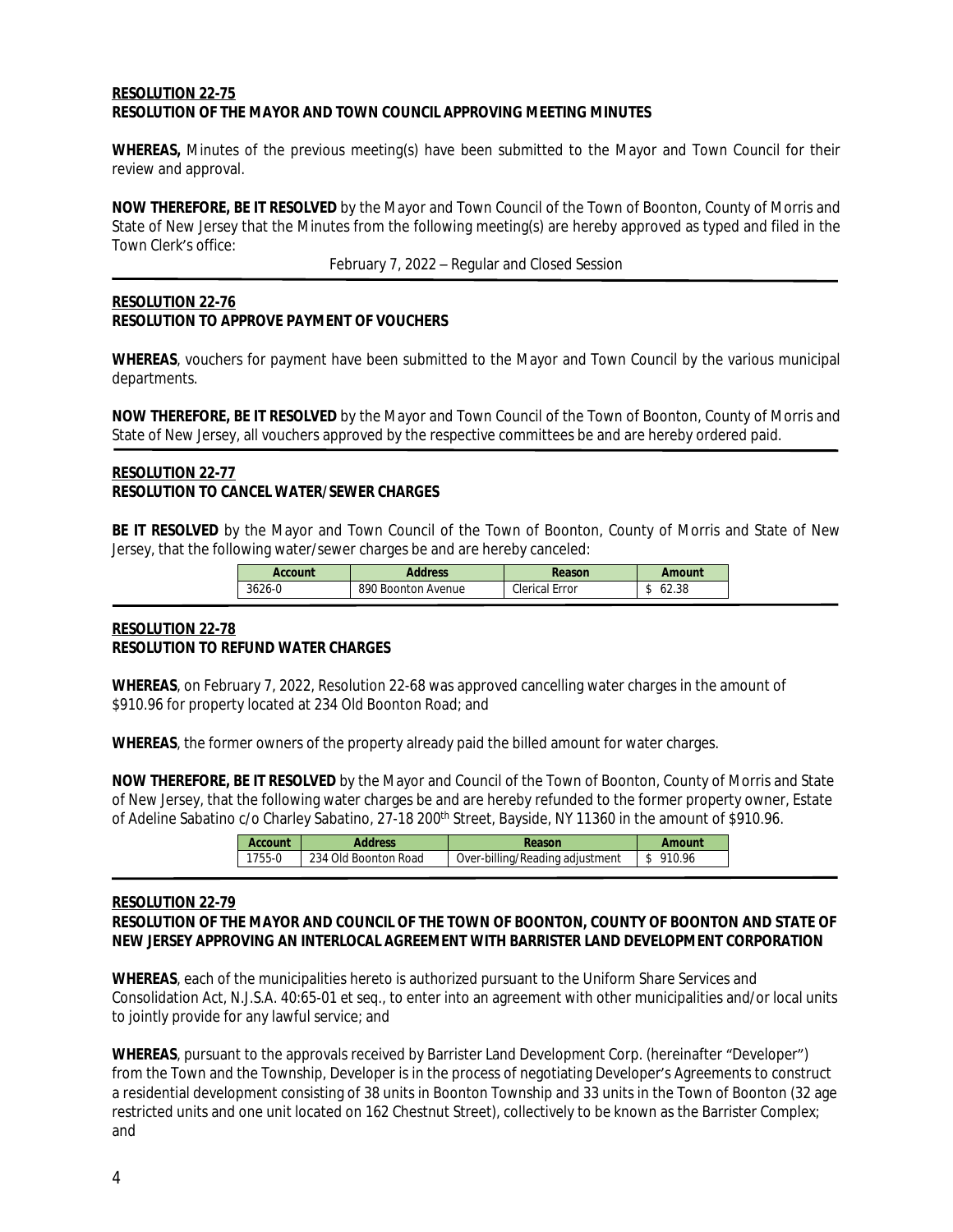**WHEREAS**, the Barrister Complex as approved and detailed in the Developer's Agreements with each municipality will be in a location which encompasses property in both municipalities as follows:

> Town of Boonton<br>Block 118. Lots 1.01. 2. 10.04 Block 40702. Lot 2 Block 118, Lots 1.01, 2, 10.04<br>Chestnut Street

120 Powerville Road

(hereinafter "Properties"); and

**WHEREAS**, the Town and the Township have negotiated the provision of water and sewer services to the residents who will reside in the completed development.

**NOW THEREFORE, BE IT RESOLVED** by the Mayor and Council of the Town of Boonton, County of Morris and State of New Jersey, that the Mayor and Municipal Clerk are hereby authorized to execute an Interlocal Agreement for the provision of water and sewer services to the Barrister Residential Development Corp. between the Township of Boonton and the Town of Boonton.

## **RESOLUTION 22-80**

## **RESOLUTION OF THE MAYOR AND COUNCIL OF THE TOWN OF BOONTON APPROVING TERMINAL LEAVE AND NOTICE OF RETIREMENT FOR ROYCE STAFFORD**

**WHEREAS**, Royce Stafford has attained twenty-five (25) years of pensionable service, rising to his rank and position of Lieutenant; and

**WHEREAS**, Mr. Stafford has indicated that he seeks to retire, effective January 3, 2023, and after his final day of work on February 17, 2022, his active service ends and he shall utilize terminal leave until the date of his retirement.

**WHEREAS**, the terminal leave provision of the Collective Negotiations' Agreement between the Superior Officer Association of Boonton Local #212 and the Town of Boonton, is the basis for determining the amount of terminal leave to which Mr. Stafford shall be entitled.

**NOW, THEREFORE BE IT RESOLVED**, by the Mayor and Council of the Town of Boonton, County of Morris, State of New Jersey, as follows:

- 1. The Town of Boonton hereby accepts notice of retirement from Royce Stafford who is seeking to retire from the Town of Boonton Police Department.
- 2. Effective January 3, 2023, Royce Stafford shall be retired from his position as Lieutenant from the Town of Boonton Police Department.

3. Royce Stafford has requested to be placed on terminal leave prior to his retirement date of January 3, 2023.

4. The retirement of Royce Stafford is hereby irrevocable as Mr. Stafford is only afforded terminal leave upon

retiring from service with the Town of Boonton as set forth in the Superior Officers Association collective negotiations agreement.

5. Effective February 18, 2022 through January 2, 2023, Mr. Stafford shall be placed on terminal leave in accordance with the Superior Officers Association collective negotiations agreement.

6. Mr. Stafford's salary shall be paid through Monday, January 2, 2023, at his rate of pay according to the Superior Officer Association of Boonton Local #212 and the Town of Boonton (2022-2029) collective

5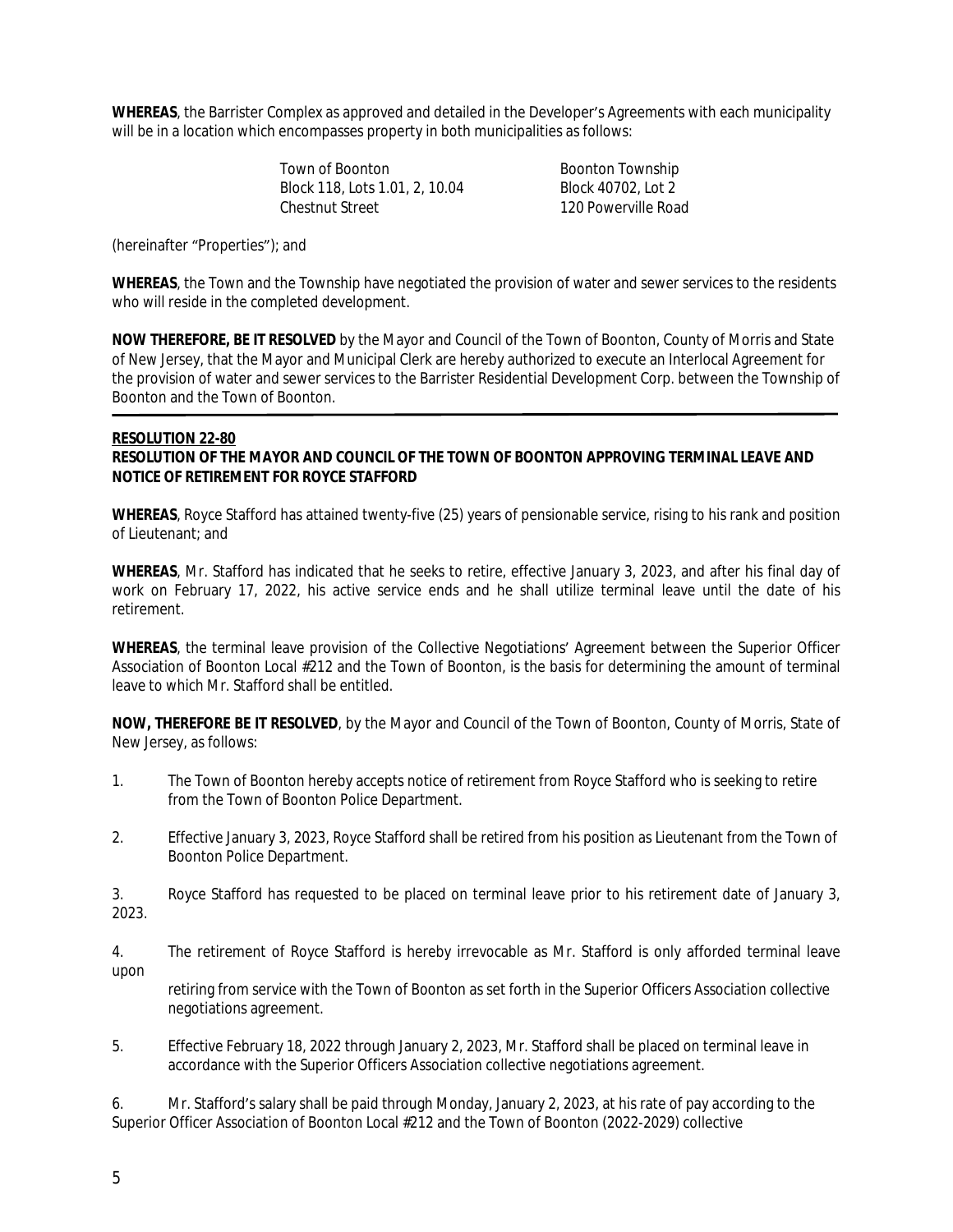negotiations agreement in effect as of January 1, 2022 (including holiday pay, stipend, and longevity pay) and continue his medical benefits until January 2, 2023.

7. This resolution puts the Town Administrator and CFO on notice to immediately process any and all requests

from the State of New Jersey, Division of Pensions and Benefits regarding the retirement of Royce Stafford.

8. This resolution shall take effect immediately.

9. Upon passage of this resolution, a copy shall be provided to Royce Stafford via certified mail return receipt

requested.

| <b>MOVED:</b>                              |            | <b>SECOND:</b> |         |                 |        |  |
|--------------------------------------------|------------|----------------|---------|-----------------|--------|--|
| <b>Mayor &amp; Town Council Discussion</b> |            |                |         |                 |        |  |
| <b>MOVED:</b><br><b>SECOND:</b>            |            |                |         |                 |        |  |
| <b>BOARD MEMBER</b>                        | <b>YES</b> | NΟ             | ABSTAIN | <b>RECUSE</b>   | ABSENT |  |
|                                            |            |                |         | Means "NO" Vote |        |  |
| Mr. Bock                                   |            |                |         |                 |        |  |
| Ms. DeVenezia                              |            |                |         |                 |        |  |
| Mr. Fenske                                 |            |                |         |                 |        |  |
| Mr. Lynch                                  |            |                |         |                 |        |  |
| Mr. Meehan                                 |            |                |         |                 |        |  |
| Dr. Renfro-Michel                          |            |                |         |                 |        |  |
| Mr. Wade                                   |            |                |         |                 |        |  |
| Mr. Wekilsky                               |            |                |         |                 |        |  |
| Mayor Corcoran                             |            |                |         |                 |        |  |

# **CONSENT AGENDA VOTE**

**Roll Call Vote for Resolutions 22-73 through 22-80**

# **ORDINANCE 01-22** (Public Hearing)

**AN ORDINANCE OF THE TOWN OF BOONTON, REPEALING AND REPLACING A SECTION WITHIN PART II, GENERAL LEGISLATION, CHAPTER 216-3 D. (217) ONLY, RECYCLING TO UPDATE FEES**

**WHEREAS**, and in regard to the fees currently charged by the Town of Boonton to recycle vehicle tires, depending on size; and

**WHEREAS**, the costs of such disposal have increased, and the Town of Boonton wishes to update its Town Code to take into consideration such increased costs.

**NOW THEREFORE, BE IT RESOLVED BY THE MAYOR AND TOWN COUNCIL OF THE TOWN OF BOONTON, COUNTY OF MORRIS, STATE OF NEW JERSEY, THAT THE TOWN OF BOONTON CODE, AND ONLY AS TO SECTION 216-3 D. (17), BE REPEALED AND REPLACED, AS FOLLOWS:** 

## **SECTION 1.**

## **THAT CHAPTER 216-3 D. (17) RECYCLING, BE REPEALED AND REPLACED WITH THE FOLLOWING:**

**(17)** Motor vehicle tires from passenger automobiles and light trucks shall be taken to the Recycling Center at designated times and in accordance with the fee schedule. Tires from vehicles with a load capacity exceeding 1 1/2 tons are not accepted; \$5.00 per tire not to exceed 75 inches by 17 inches in size; tires with rims are \$8.00 per tire.

**SECTION 2.** All ordinances or parts of ordinances of the Town of Boonton inconsistent with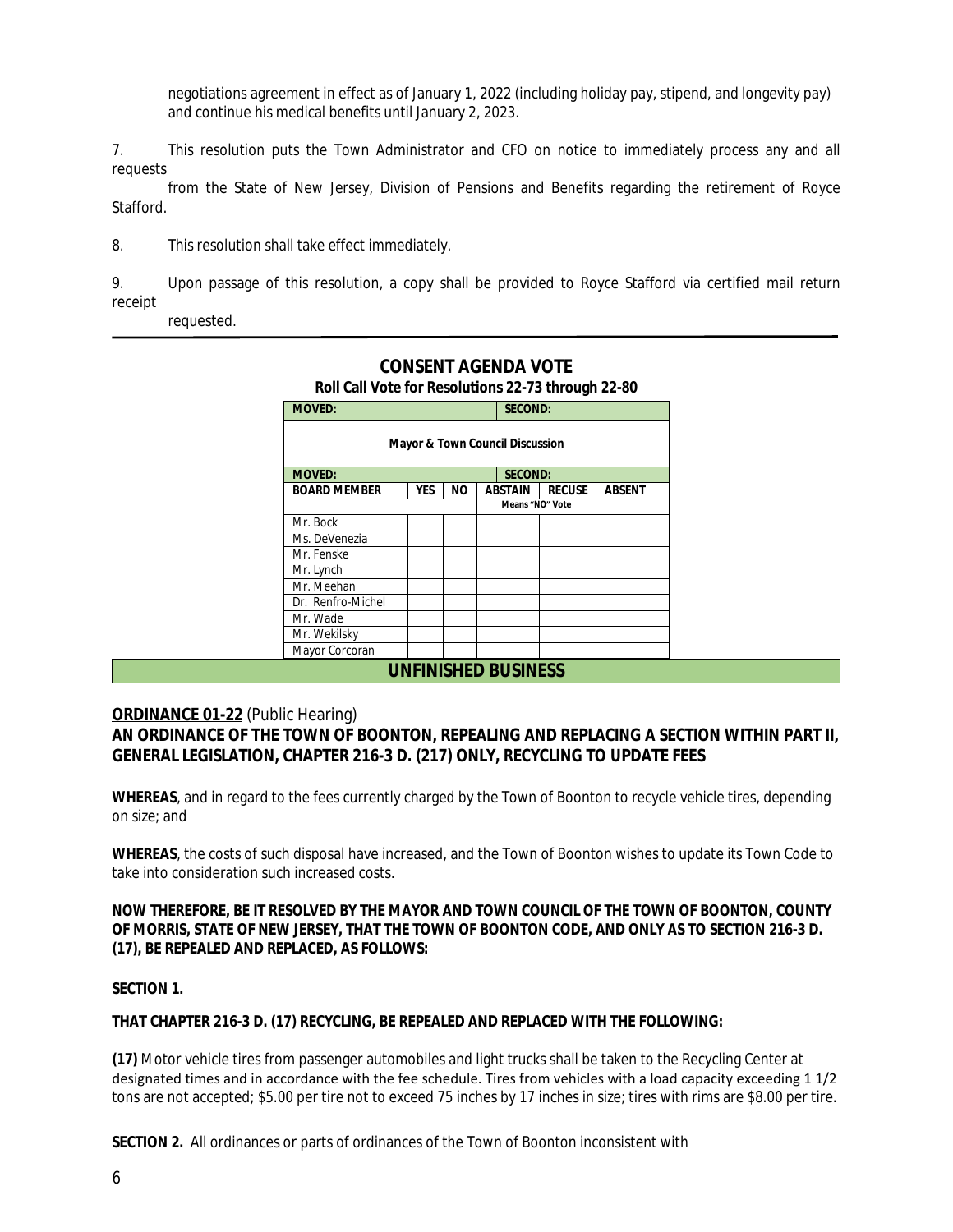the provisions of this Ordinance, are hereby repealed to the extent of such inconsistency.

**SECTION 4.** If any section, subsection, clause or phrase of this Ordinance is for any reason held to be unconstitutional or invalid by any court or competent jurisdiction, such decision shall not affect the remaining portion of this Ordinance.

**SECTION 5**. This Ordinance may be renumbered for purposes of codification

**SECTION 6**. This Ordinance shall take effect upon final passage, approval, and publication as required by law.

| <b>MOVED:</b><br><b>SECOND:</b> |            |           |  |                 |               |               |
|---------------------------------|------------|-----------|--|-----------------|---------------|---------------|
| <b>Public Hearing</b>           |            |           |  |                 |               |               |
| <b>MOVED:</b><br><b>SECOND:</b> |            |           |  |                 |               |               |
| <b>BOARD MEMBER</b>             | <b>YES</b> | <b>NO</b> |  | <b>ABSTAIN</b>  | <b>RECUSE</b> | <b>ABSENT</b> |
|                                 |            |           |  | Means "NO" Vote |               |               |
| Mr. Bock                        |            |           |  |                 |               |               |
| Ms. DeVenezia                   |            |           |  |                 |               |               |
| Mr. Fenske                      |            |           |  |                 |               |               |
| Mr. Lynch                       |            |           |  |                 |               |               |
| Mr. Meehan                      |            |           |  |                 |               |               |
| Dr. Renfro-Michel               |            |           |  |                 |               |               |
| Mr. Wade                        |            |           |  |                 |               |               |
| Mr. Wekilsky                    |            |           |  |                 |               |               |
| Mayor Corcoran                  |            |           |  |                 |               |               |

## **ORDINANCE 02-22** (Public Hearing) **AN ORDINANCE RECHARACTERIZING AND RE-TITLING BOONTON POLICE DEPARTMENT CAPITAL EXPENSE ITEMS**

**NOW THEREFORE, BE IT RESOLVED** by the Mayor and Town Council of the Town of Boonton, County of Morris, State of New Jersey, as follows:

**SECTION 1.** Pursuant to N.J.S.A-40A:2-39, it is hereby determined that \$47,928 is no longer necessary for the purposes for which obligations previously authorized pursuant to Bond Ordinance No. 13-2021, No. 10-2018, and No. 05-2019.; and

**SECTION 2.** The \$47,928 described in Section 1 and made available pursuant to N.J.S.A. 40A:2-39 is hereby reappropriated for the acquisition of eight replacement-in car video systems in the patrol vehicles of the Boonton Police Department; and

**SECTION 3.** The capital budget or temporary capital budget, as applicable, of the Town is hereby amended to conform with the provisions of this ordinance to the extent of any inconsistency herewith. In the event of any such inconsistency and amendment, the resolution in f the form promulgated by the Local Finance Board showing full detail of the amended capital budget and capital program as approved by the Director of the Division of Local Government Services is on file with the Clerk and is available there for public inspection; and

**SECTION 4.** All ordinances or parts of ordinances of the Town of Boonton inconsistent with the provisions of this Ordinance, are hereby repealed to the extent of such inconsistency.

**SECTION 5**. If any section, subsection, clause or phrase of this Ordinance is for any reason held to be unconstitutional or invalid by any court or competent jurisdiction, such decision shall not affect the remaining portion of this Ordinance.

**SECTION 6**. This Ordinance may be renumbered for purposes of codification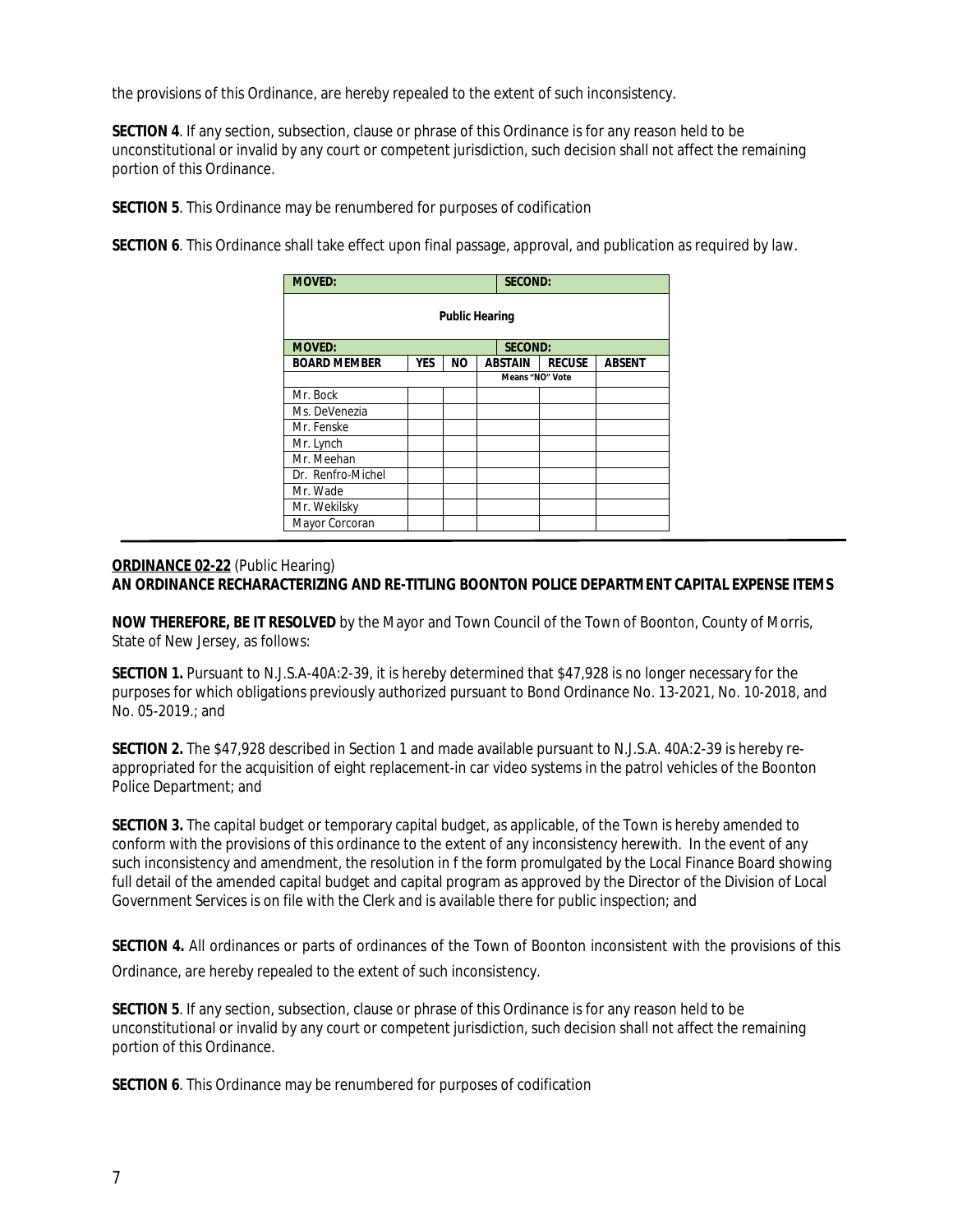**SECTION 7**. This Ordinance shall take effect upon final passage, approval, and publication as required by law.

| <b>MOVED:</b>         |            |           |  | <b>SECOND:</b>  |               |               |
|-----------------------|------------|-----------|--|-----------------|---------------|---------------|
| <b>Public Hearing</b> |            |           |  |                 |               |               |
| <b>MOVED:</b>         |            |           |  | <b>SECOND:</b>  |               |               |
| <b>BOARD MEMBER</b>   | <b>YES</b> | <b>NO</b> |  | <b>ABSTAIN</b>  | <b>RECUSE</b> | <b>ABSENT</b> |
|                       |            |           |  | Means "NO" Vote |               |               |
| Mr. Bock              |            |           |  |                 |               |               |
| Ms. DeVenezia         |            |           |  |                 |               |               |
| Mr. Fenske            |            |           |  |                 |               |               |
| Mr. Lynch             |            |           |  |                 |               |               |
| Mr. Meehan            |            |           |  |                 |               |               |
| Dr. Renfro-Michel     |            |           |  |                 |               |               |
| Mr. Wade              |            |           |  |                 |               |               |
| Mr. Wekilsky          |            |           |  |                 |               |               |
| Mayor Corcoran        |            |           |  |                 |               |               |

## **RESOLUTION 22-81**

# **RESOLUTION OF THE MAYOR AND TOWN COUNCIL OF THE TOWN OF BOONTON, COUNTY OF MORRIS, STATE OF NEW JERSEY, AUTHORIZING THE PURCHASE OF SIX REPLACEMENT IN-CAR VIDEO SYSTEMS FOR PATROL VEHICLES**

**WHEREAS**, the Town of Boonton Police Department has in-car video systems in its patrol vehicles, as required by N.J.S.A. 40A:14-118.1; and

WHEREAS, six of the current in-car video systems have reached the end of life expectancy; and

**WHEREAS**, the Mayor and Town Council desire to replace the in-car video systems, at a cost of \$76,623.00, including related software and installation fees; and

**WHEREAS,** there are sufficient funds in the Police Department's Capital Budget accounts to pay for this expenditure.

**NOW THEREFORE, BE IT RESOLVED** by the Mayor and Council of the Town of Boonton, County of Morris, State of New Jersey, that the Police Department is hereby authorized to purchase six replacement in-car video systems, including related software and installation fees, at a cost of \$76,623.00.

| <b>MOVED:</b>                  |            |           |  | <b>SECOND:</b>  |               |               |
|--------------------------------|------------|-----------|--|-----------------|---------------|---------------|
| <b>Town Council Discussion</b> |            |           |  |                 |               |               |
| <b>MOVED:</b>                  |            |           |  | <b>SECOND:</b>  |               |               |
| <b>BOARD MEMBER</b>            | <b>YES</b> | <b>NO</b> |  | <b>ABSTAIN</b>  | <b>RECUSE</b> | <b>ABSENT</b> |
|                                |            |           |  | Means "NO" Vote |               |               |
| Mr. Bock                       |            |           |  |                 |               |               |
| Ms. DeVenezia                  |            |           |  |                 |               |               |
| Mr. Fenske                     |            |           |  |                 |               |               |
| Mr. Lynch                      |            |           |  |                 |               |               |
| Mr. Meehan                     |            |           |  |                 |               |               |
| Dr. Renfro-Michel              |            |           |  |                 |               |               |
| Mr. Wade                       |            |           |  |                 |               |               |
| Mr. Wekilsky                   |            |           |  |                 |               |               |
| Mayor Corcoran                 |            |           |  |                 |               |               |